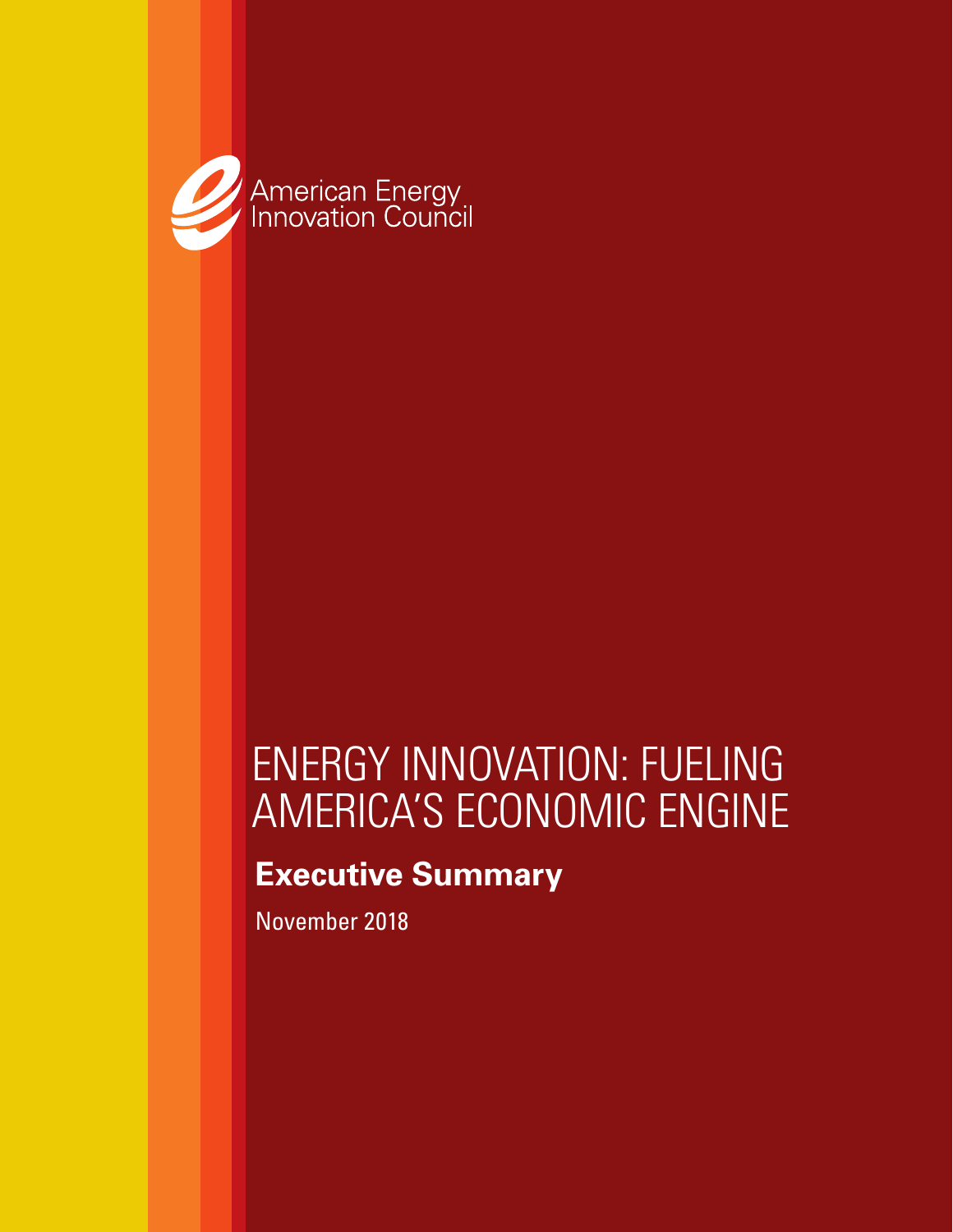# EXECUTIVE SUMMARY

Energy innovation fuels America's economic engine. As nations around the world race to achieve technological leadership, the R&D investment decisions American policymakers make today will determine the nation's trajectory in the global economy tomorrow. Despite recent increases in energy R&D funding in Fiscal Year (FY) 2019, U.S. federal R&D commitments remain far below the level needed to match the scale of the challenge ahead—developing the next generation of energy technologies—particularly as other nations accelerate their R&D investments.

Recognizing the importance of innovation to economic growth, international competitiveness, and national security, AEIC has long advocated for doubling federal energy R&D funding as an investment in America's long-term future. The business leaders who comprise AEIC recognize that government plays a vital role by filling gaps in places where the private sector underinvests. Due to long time horizons, high capital costs, and regulatory uncertainty, it is too risky for the private sector, on its own, to support fundamental advances in energy technologies that push the U.S. economy forward.

Building on the core recommendations AEIC has touted for years, the report lays out the current state of U.S. and global R&D investments and outlines both the challenges and impact of making robust federal investments in energy R&D to America's long-term prosperity and well-being. The report also includes results from a survey of scientists and entrepreneurs funded by federal R&D programs in the DOE and explores the impact of institutional practices and features at DOE on R&D outcomes.

### **AEIC CORE PRINCIPALS**

- 1. Build on efforts to develop comprehensive assessments and a strategic direction for the nation's energy sector.
- 2. Invest \$16 billion per year in advanced energy innovation.
- 3. Fund ARPA-E at \$1 billion per year. At a minimum, ARPA-E should receive \$400 million per year in fiscal year (FY) 2020, a \$34 million increase over FY 2019, which would allow one additional high-impact R&D program to be released by ARPA-E in that year.
- 4. Support and expand new and innovative institutional arrangements, such as energy innovation hubs, energy frontier research centers, the Manufacturing USA program, and the Energy Materials Network.
- 5. Make the Department of Energy (DOE) work smarter—along the ARPA-E model where appropriate.
- **6.** Establish a New Energy Challenge Program for high-impact pilot projects.
- 7. Establish regionally centered innovation programs.
- 8. Have the federal government support creative efforts to incentivize private-sector investment in energy R&D.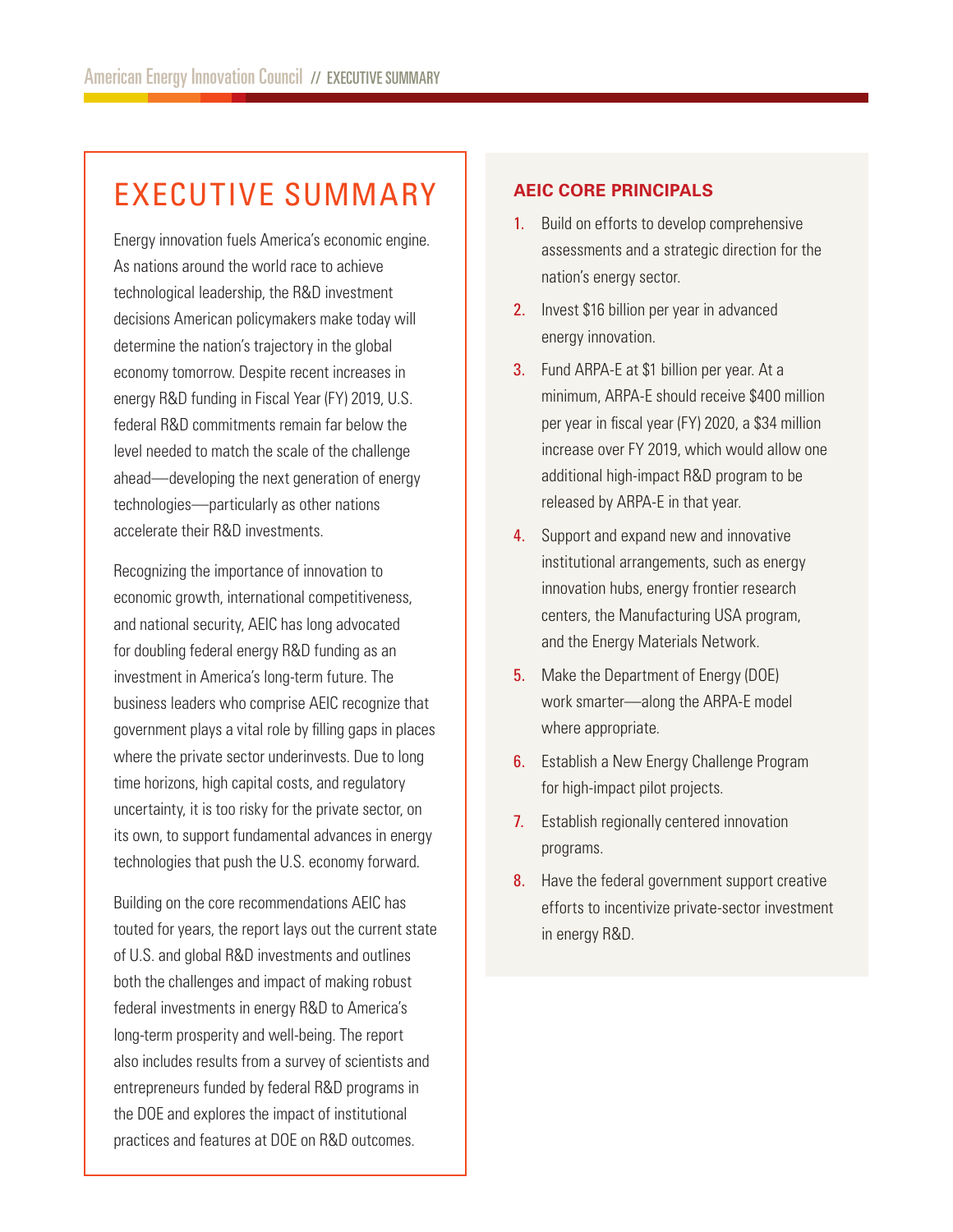### **GLOBAL ENERGY R&D INVESTMENT TRENDS**

Total energy investment worldwide was over \$1.7 trillion in 2016, accounting for 2.2 percent of global GDP, and investment will continue to grow. Much of this investment was in advanced energy technology, which grew 24 percent since 2011 to a total of \$1.4 trillion across market segments ranging from electricity generation to manufacturing equipment to advanced fuel production and delivery. Advanced energy industries generated \$200 billion in revenue in the United States in 2016 alone.

Global energy R&D was equally balanced between public and private sources in 2016, reflecting the importance of both government and industry in facilitating energy innovation across the globe. This is a reality American decision makers must heed, particularly in light of declining U.S. federal energy R&D funding as a fraction of federal outlays. In FY2018, federal energy R&D investments were 26% below the levels set in 1978, the same year the DOE was established. China has become one of the largest spenders on energy R&D as a share of GDP, and the United States now trails 12 other nations in the amount of public dollars invested in energy R&D relative to GDP (see figure).



#### **FIGURE 1. GOVERNMENT ENERGY RD&D INVESTMENT AS A PERCENTAGE OF GDP, 2015**

**RD&D Budgets Per Thousand Units of GDP**

Source: David M. Hart and Colin Cunliff. "Federal Energy RD&D: Building on Momentum in Fiscal Year 2019." Information Technology & Innovation Foundation. April 2018. Available at: https://itif.org/publications/2018/04/23/federal-energy-rdd-building-momentum-fiscal-year-2019 Simon Bennett and Remi Gigoux. "Declining Energy Research Budgets Are a Cause for Concern." International Energy Agency. October 2017. Available at: [https://www.iea.org/newsroom/news/2017/october/commentary-declining-energy-research-budgets-are-a-cause-for-concern.html](https://www.iea.org/newsroom/news/2017/october/commentary-declining-energy-research-budgets-are-a-ca) **Note:** The statistic for China's public energy R&D investment includes government and state-owned enterprise spending.